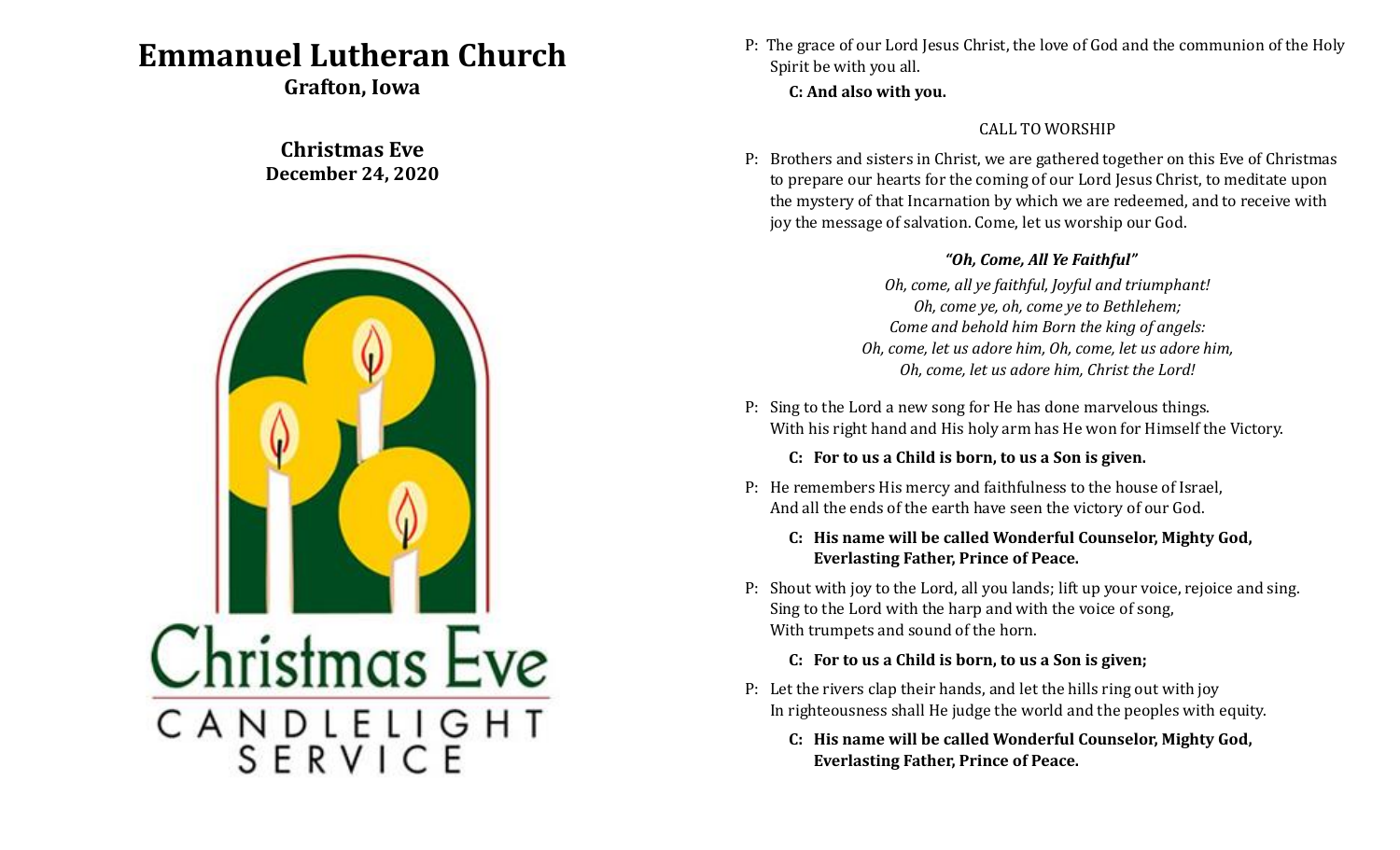#### OLD TESTAMENT PROPHECY: **Isaiah 7:14 & 15**

#### *"Lo, How a Rose Is Growing"*

*Lo, how a rose is growing, a bloom of finest grace The prophets had foretold it: A branch of Jesse's race Would bear one perfect flow'r Here in the cold of winter And darkest midnight hour*

*This flow'r, so small and tender, With fragrance fills the air; His brightness ends the darkness That kept the earth in fear. True God and yet true man, He came to save his people From earth's dark night of sin.*

#### OLD TESTAMENT PROPHECY: **Micah 5:2-5a**

#### *"O Little Town of Bethlehem"*

*O little town of Bethlehem, How still we see the lie! Above thy deep and dreamless sleep The silent stars go by; Yet in thy dark streets shineth The everlasting light. The hopes and fears of all the years Are met in thee tonight.*

*How silently, how silently The wondrous gift is giv'n! So God imparts to human hearts The blessings of his heav'n. No ear may hear his coming; But, in this world of sin, Where meek souls will receive him, still The dear Christ enters in.*

#### *"Love Has Come!"*

*Love has come a light in the darkness! Love explodes in the Bethlehem skies. See, all heaven has come to proclaim it; Hear how their song of joy arises: Love! Love! Born unto you a Savior! Love! Love! Glory to God on High!*

*Love is born! Come share in the wonder; Love is God now asleep in the hay. See the glow in the eyes of his mother; what is the name her heart is saying Love! Love! Love is the name she whispers; Love! Love! Jesus, Immanuel.*

*Love has come he never will leave us! Love is life everlasting and free. Love is Jesus within and among us; Love is the peace our hearts are seeking. Love! Love! Love is the gift of Christmas; Love! Love! Praise to you, God on High!*

#### CHRISTMAS GOSPEL: **Luke 2:1-20**

SOLO: 4:00 p.m. Mary Jo Urbatsch - *"Breath of Heaven"* 6:30 p.m. Crystal Wilde – *"O Holy Night"*

#### SERMON: *Bursting the Social-Distancing Bubble*

#### *"What Child is This"*

*What child is this, who, laid to rest, On Mary's lap is sleeping? Whom angels greet with anthems sweet While shepherds watch are keeping? This, this is Christ the king, Whom shepherds guard and angels sing; Haste, haste to bring him laud, The babe, the son of Mary!*

#### *"Angels We Have Heard on High"*

*Angels we have heard on high, Sweetly singing o'er the plains, And the mountains in reply, Echoing their joyous strains. Gloria in excelsis Deo; Gloria in excelsis Deo.*

#### *"Away in a Manger"*

*Away in a manger, no crib for his bed, The little Lord Jesus laid down his sweet head; The stars in the sky looked down where he lay, The little Lord Jesus asleep on the hay.*

#### *"I am So Glad Each Christmas Eve"*

*I am so glad each Christmas Eve, The night of Jesus' birth! Then like the sun the star shone forth, And angels sang on Earth The little child in Bethlehem, He was a king indeed! For he came down from heav'n above To help a world in need.*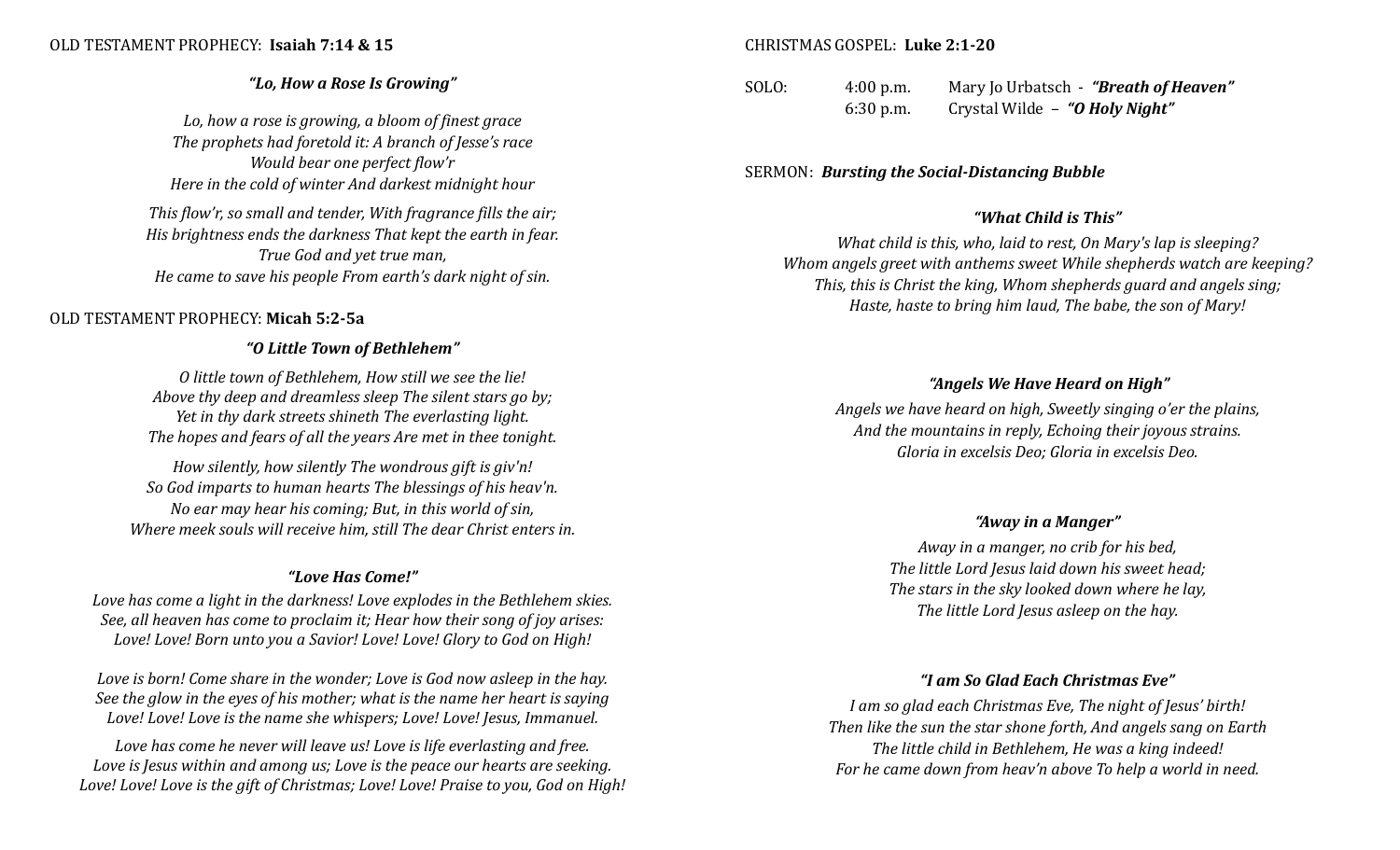#### *"It Came upon the Midnight Clear"*

*It came upon the midnight clear, That glorious song of old, From angels bending near the earth To touch their harps of gold; "Peace on earth, good will to all, From heav'n's all gracious king." The world in solemn stillness lay To hear the angels sing.*

#### *"The Bells of Christmas"*

*The bells of Christmas chime once more; the heav'nly guest is at the door. He comes to earthly dwellings still With new year gifts of peace, good will.*

*Oh, join with me, in gladness sing, To keep our Christmas with our king, Until our song, from loving souls, Like rushing mighty water rolls!*

*Come, Jesus, glorious heav'nly guest, And keep your Christmas in our breast; Then David's harpstrings, hushed so long, Shall swell our jubilee of song.*

#### THE PRAYER OF THE CHURCH AND THE LORD'S PRAYER

#### THE COLLECTION OF THE CHRISTMAS OFFERING:

*Please place your offering in the plates as you leave the sanctuary. \$1500 of our Christmas offering will be added to our Benevolence Budget to be distributed locally, nationally, and internationally. The remainder will benefit Emmanuel Lutheran.*

## **THE DISTRIBUTION OF LIGHT**

*The ushers will light their candles from the Pastor and will, in turn, light the candle of the worshipper in each pew nearest the center aisle. It is requested that no lit candles be tipped to avoid candle dripping on the floor and pew cushions. Tip only the unlit candle when lighting your candle from your neighbor.*

## **After all candles have been lit, we will sing Silent Night**

*Verse one in German, followed by all verses in English Arrows indicate raising/lowering candle*

## *"Silent Night, Holy Night"*

Stille Nacht, heilige Nacht, alles schläft, einsam wacht Nur das traute hochheilige Paar, Holder Knabe im lockigen Haar, Schlaf in himmlischer Ruh! Schlaf in himmlischer Ruh!

Silent night, holy night! All is calm, **▲** all is bright,

▼ Round yon virgin mother **▲** and child. Holy Infant, **▼** so tender and mild, Sleep in heavenly peace, Sleep in heavenly peace.

Silent night, holy night! Shepherds quake at the sight;

- **▲** Glories stream **▼** from heaven afar,
- **▲** Heav'nly hosts ▼ sing, Alleluia!
- **▲** Christ, the Savior, is born! Christ, the Savior, is born! **▼**

Silent night, holy night, **▲** Son of God, love's pure light Radiant beams from your holy face, **▼** With the dawn of redeeming grace,

 **▲** Jesus, Lord, at your birth, Jesus, Lord, at your birth. **▼**